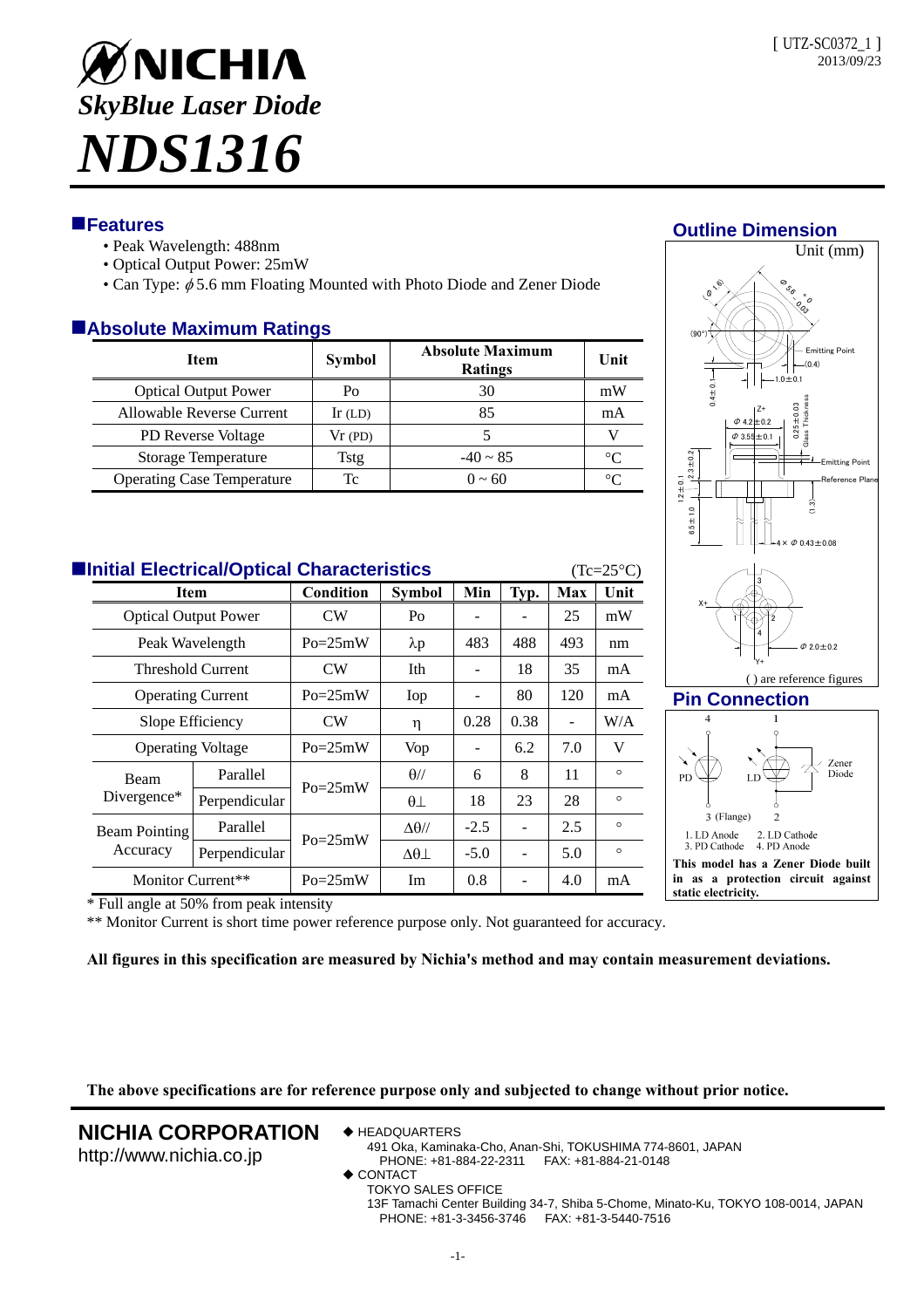

# **Typical Characteristics**